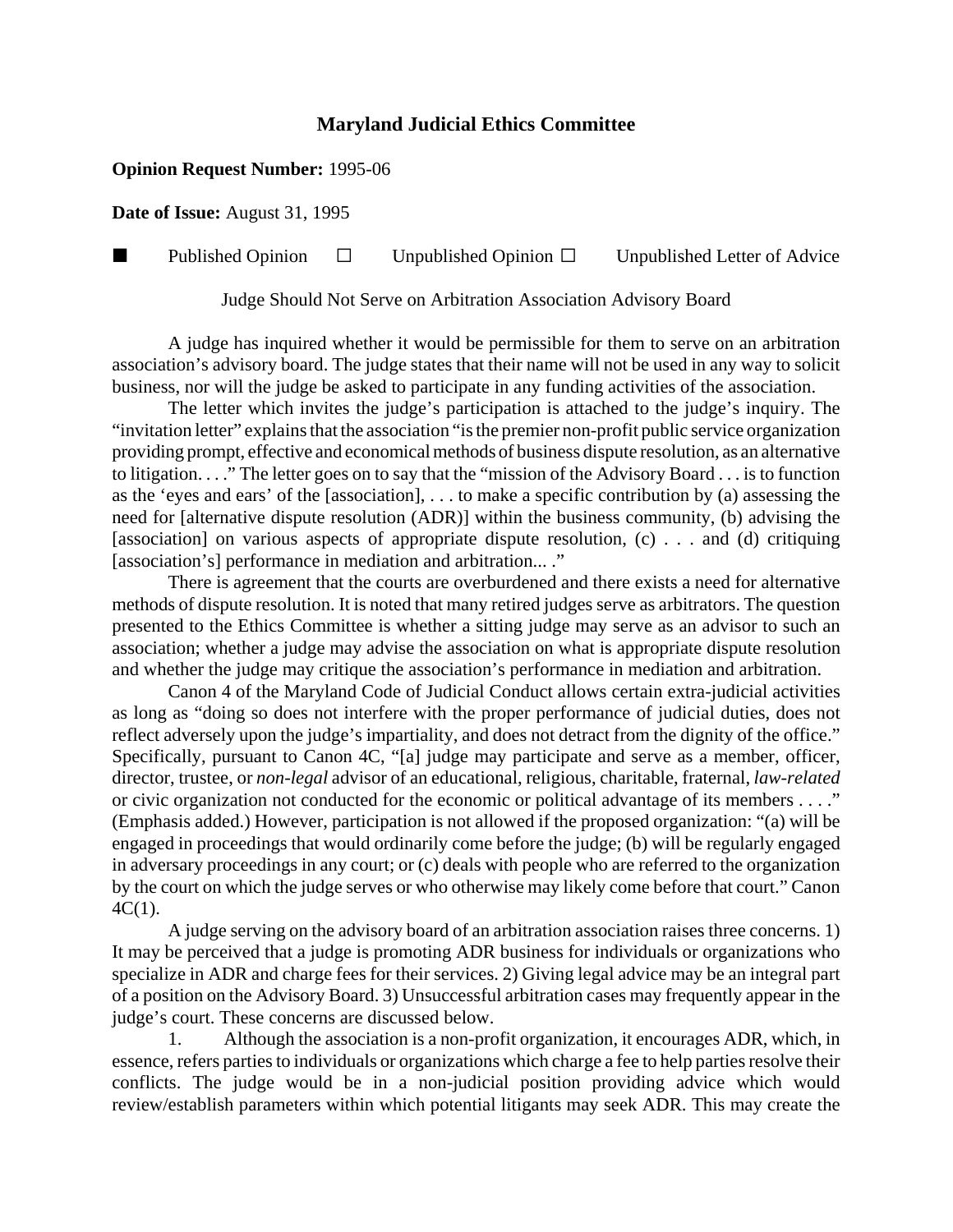## **Maryland Judicial Ethics Committee**

**Opinion Request Number:** 1995-06

**Date of Issue:** August 31, 1995

Published Opinion  $\Box$  Unpublished Opinion  $\Box$  Unpublished Letter of Advice Page 2 of 3

appearance of impropriety. Some individuals or organizations who assist or counsel parties in ADR will profit from the Advisory Board's recommendations, especially if certain individuals or organizations are specifically recommended.

2. Canon 4C permits a judge to be a *non-legal* advisor. As a member of the Advisory Board which provides various methods of ADR for businesses, it would be difficult for the judge to render advice without that advice being construed as legal advice. Likewise, critiquing the association's performance in mediation and arbitration would probably be viewed by others – both members and non-members of the Committee  $-$  as a critique by a participant with legal and judicial expertise.

3. The judge may be put in a position where businesses, having sought advice from the Advisory Board and having been unsuccessful at ADR, ultimately litigate their cases before the court. The judge may have had direct or indirect exposure to the parties or the merits of the case and, therefore, may have to recuse to prevent the appearance of impropriety. This practice, if occurring with some regularity, would be an undue burden on the court.

Alternative methods of resolving disputes are meant to be separate from formal judicial proceedings. Canon 4H prohibits a judge from acting as an arbitrator or mediator. A sitting judge acting on an advisory panel suggesting techniques and/or encouraging quasi-judicial methods of conflict resolution and critiquing these methods does not seem to comport with the guidelines for ethical extra-judicial activities.

Although there appears to be no previous opinion on point, the following opinions may provide some guidance.

[\[Opinion Request No. 1976-09\] \(9-20-76\)](http://www.mdcourts.gov/ethics/pdfs/1976-09.pdf)

Judge may not act as an arbitrator in a pending court case whether compensated or not.

[\[Opinion Request No. 1977-12\] \(12-20-77\)](http://www.mdcourts.gov/ethics/pdfs/1977-12.pdf)

Judge cannot serve as a legal evaluator of research projects for a hospital. A judge would be expected to evaluate research projects from a legal perspective. As written in several opinions, "there is 'no prohibition against a judge participating in the activities of educational, religious and charitable institutions,' subject, however, to several restrictions, one of which is any suggestion that 'the power or prestige of [the] office is being utilized to persuade others to support an institution with which [the judge] is connected.'" Canon XXIV.

In the issue under discussion, while the judge may not be asked specifically to give legal advice, the judge would be expected to evaluate problems from a legal perspective. One of the duties may or could include how the association or the individual arbitrator might protect itself from liability or suit.

Especially to a non-lawyer, there may be little distinction between legal evaluation and legal opinion. Therefore, the judge's participation may interfere with their judicial duties, or at least give